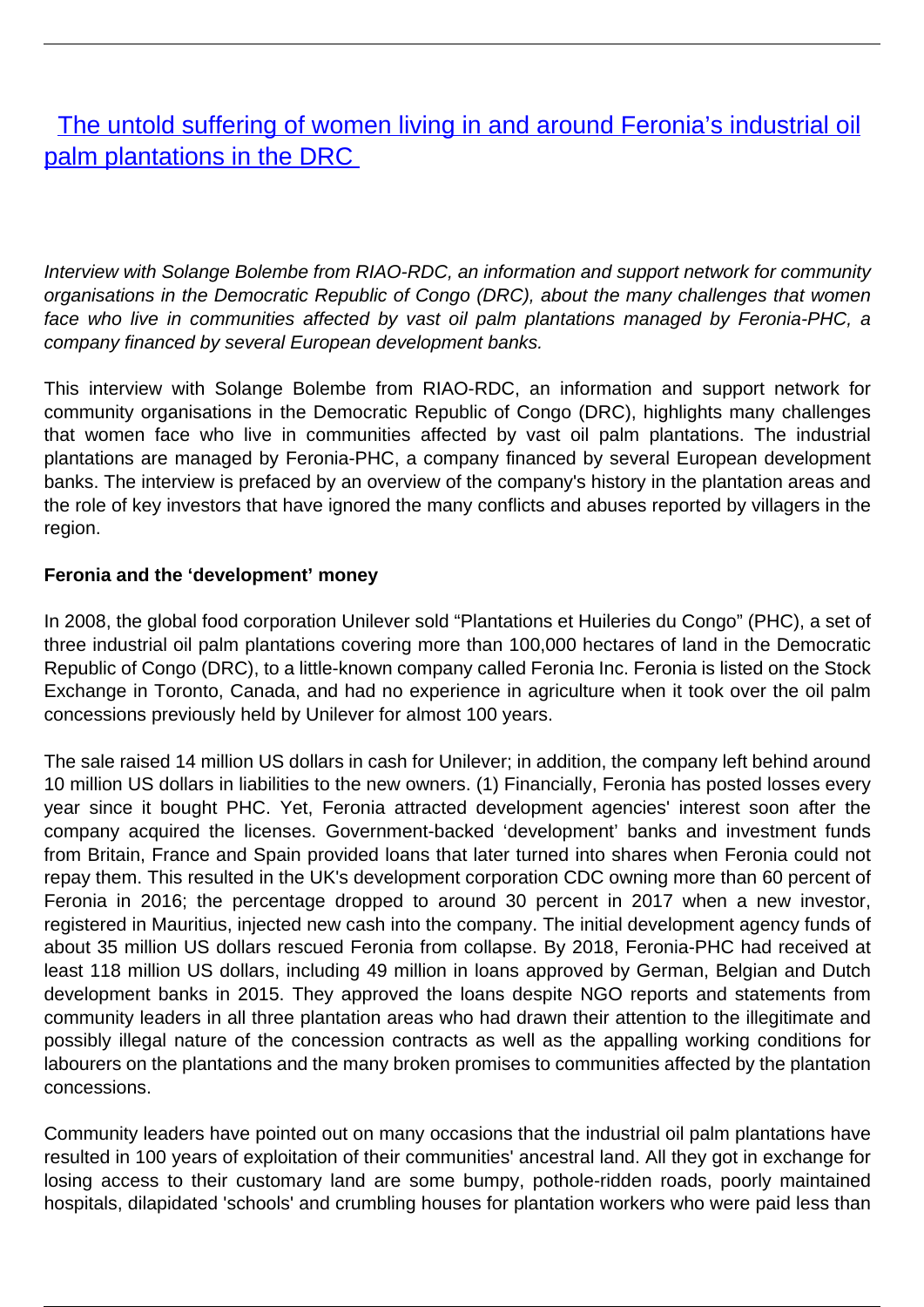the legally required minimum wage even after the company received financing from European development banks. Today, the lowest wage category for employees is around 33 US dollars / month for those who are employed. Most workers on the plantations, however, are hired on short-term contracts with even lower remuneration. (2)

## **Colonial legacy that has repercussions until today**

In an interview with the WRM Bulletin in 2015, the director of RIAO-RDC, an information and support network for community organisations in the DRC, explains that the predecessor of Unilever, the Lever Company, was attracted to the land along the banks of the Congo river in the early 1900s because the river facilitated transporting palm oil towards the capital Kinshasa. "They began with small areas. They made so many false promises to our parents and grandparents. The villagers feared the whip, so they gave up land for plantations. The company also promised work and wages for the communities. The white people promised, for example, that for every three plantations, one would be given to the community; this promise was never fulfilled, neither in Boteka or Lokutu, nor in Yaligimba." (3)

In addition to broken promises, communities have on several occasions informed the development banks financing Feronia-PHC that in their view, the land title and concession documents held by Feronia are illegitimate, and possibly illegal. They point not only to the violent theft of their land during colonial times but also to a long list of procedural mistakes, omissions and dubious procedures such as the fragmenting of the original concessions into small plots of less than 200 hectares in recent years. Issuing such contracts for small areas of land requires a far less onerous procedure than for the issuance or renewal of the large concession areas that Feronia bought from Unilever. But even these hundreds of concession contracts for less than 200 hectares that date back to 2015 / 2016, seem to contain significant procedural mistakes.

Since November 2017, Feronia-PHC has been exerting pressure on community leaders to sign socalled social agreements (cahiers des charges) with the company. While these company-community agreements are not obligatory for agricultural concessions, the DRC government expects companies to negotiate them. Likewise, certification schemes, such as RSPO, – Feronia has been attempting to receive the RSPO certificate – require them as precondition to certification. At Lokutu, over 70 community leaders were called to travel to the provincial capital Kisangani, under police escort, by the Vice-governour of the province in November 2017 and put under pressure for 10 days to sign such social agreements put on the table by Feronia. Communities have long been demanding a fair negotiation of such social agreements, and even signed accords with the company in 2017 to move towards resolving their conflicts. However, Feronia has been ignoring these agreements concluded in August 2017, and is attempting to replace them with new agreements that commit the company to virtually nothing concrete. (4)

## **The silent suffering: women living in and around Feronia-PHC's plantations**

## **An interview with Solange Bolembe from RIAO-RDC**

# **How does the presence of Feronia-PHC affect women living at Lokutu, Boteka and Yalingimba, the three locations where the company's industrial oil palm concession occupy more than 100,000 hectares of land?**

Life for women is very hard. At least, when the plantations were still owned by Unilever, there were schools and hospitals. After Unilever left, the company that took on the plantations did not maintain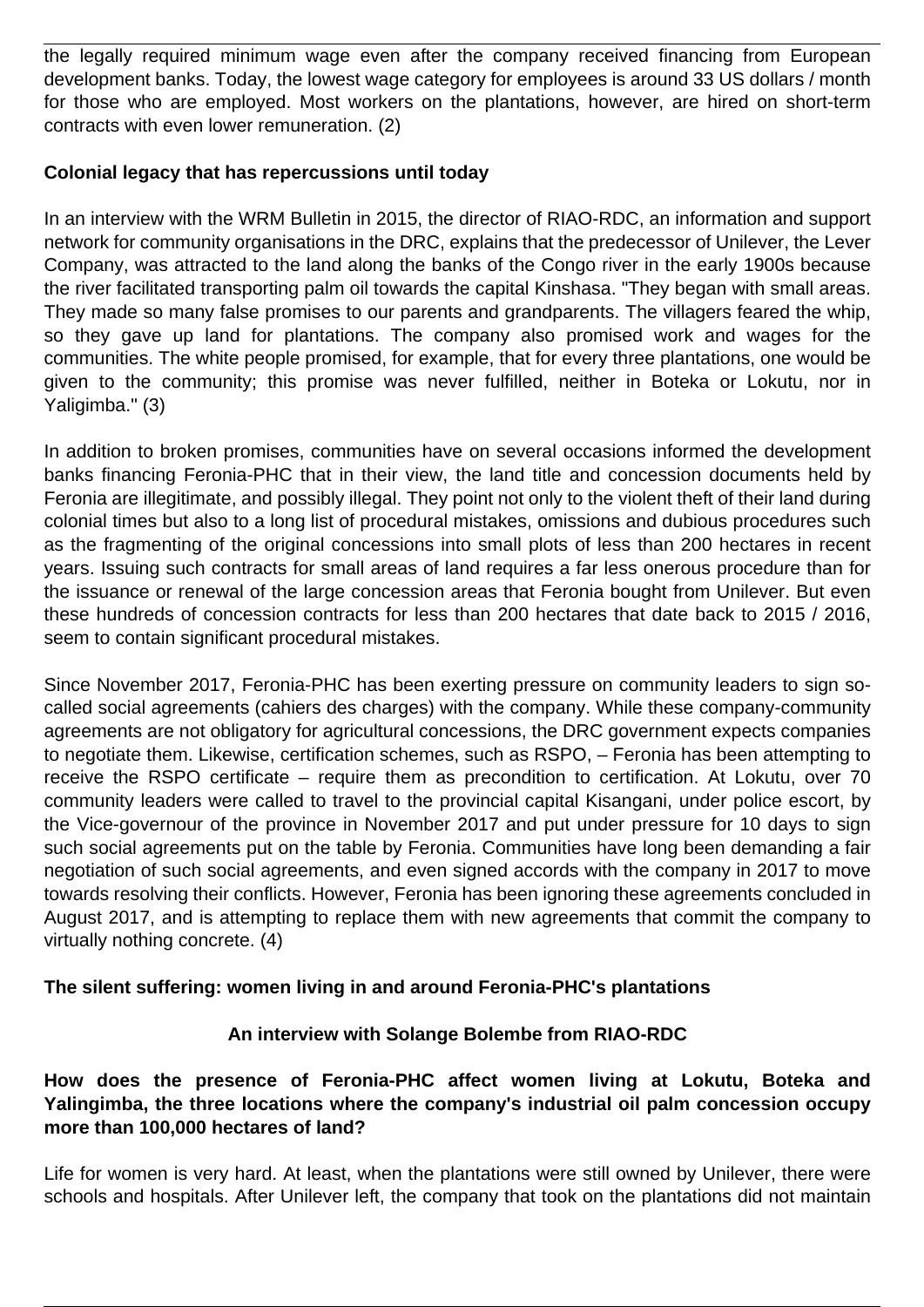support for the schools and hospitals, which are accessible for free only for the few employees of the company. That has had a big impact on communities, and women in particular; the new company has brought poverty back to the villages. Most children do no longer go to school; malnutrition is very high; many children die before they reach the age of five because their families no longer have access to health centres; diarrhea is common in the villages because people have lost access to safe drinking water, children die of typhoid.

Women are also left without land to cultivate, and most cannot find work on the plantations. The few women who do work at the company, for example in the nursery, must fulfil extremely high quotas to receive their full pay. At the nurseries, women have to prepare 600 pots (plantines) a day; if they prepare less than that, their pay is reduced. 600 pots means putting sand into a small bag 600 times, placing a seed in 600 bags, and aligning 600 bags in neat rows.

And when it comes to being paid for their work, women working in the nurseries still often receive the equivalent of their wage of around 20 US dollars a month in bottles of company palm oil and soap. This system is still in place. (5)

## **How does it affect the daily lives of women in the villages?**

It's like living on alert all the time. The majority of women in rural areas across Africa live from family agriculture, from fishing, from collecting snails, caterpillars and mushrooms from the forests. But inside the concession, women are not allowed to carry out any of these activities anymore; even walking inside the plantations, or the vast areas of forests that the company also claims to be part of its concessions, has become very difficult for women. That makes life very complicated for women living inside the vast concession areas. It also cuts off their access to medicinal plants, which is particularly serious because most families have no access to health centers or hospitals. Some medicinal plants have also disappeared when the forest was turned into plantations over the decades.

One time, the company handed out some peanut and maize seedlings in some of the villages. Women went to plant the seedlings in the forest that is not so far from some of the villages, but is inside the concession claimed by Feronia. (6) At harvest time, security guards demanded that the women not replant peanuts and maize again because these forests also belonged to the company, and cultivation was not authorized.

Worse for women is that the company prohibits anyone living inside the plantations from picking up even a few palm nuts for their own use. If women collect some of the palm nuts that have been left on the ground after harvesting, and a company security guards find them with these nuts, they risk being beaten and thrown into jail. (7) Even if someone brings in nuts from outside the concession area, the same thing happens: Company guards will claim that the palm nuts were stolen from the company plantations, and people find themselves beaten up and in jail. The only palm oil that villagers inside the plantations are allowed to use is the palm oil produced and sold by Feronia-PHC, even though traditional production of palm oil is what these families have lived off long before oil palm companies came and took their land.

#### **If women no longer have access to land to cultivate or forests to collect snails, mushrooms, medicinal plants and palm nuts, how do they feed their families?**

That is very difficult! At Lokutu, for example, women have to walk a long distance to find a place where they can fish. From Boteka as well as Lokutu, women travel to Mbandaka [a city along the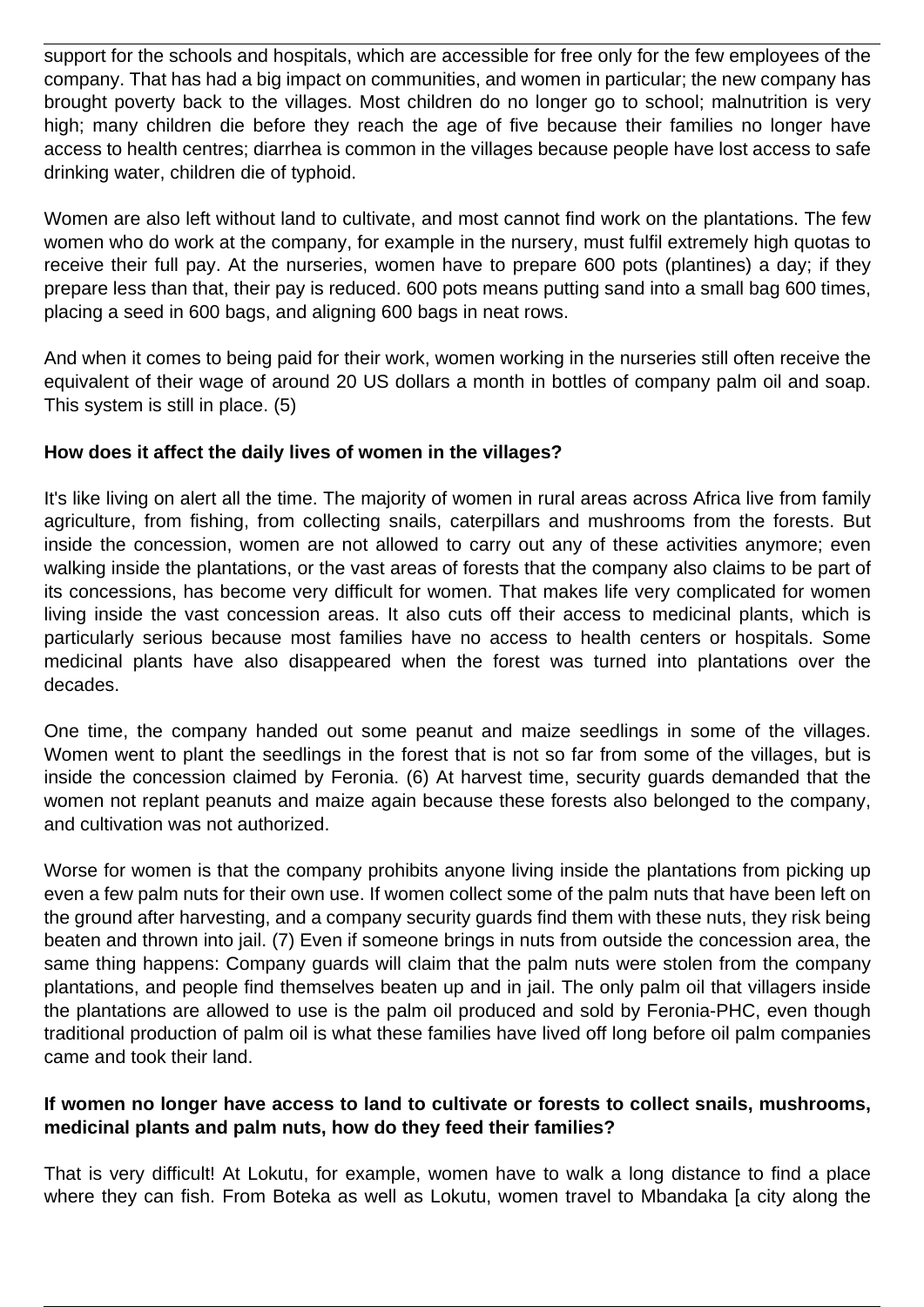Congo river, accessible by boat from both locations] to buy various items, from salt to soap, that they then sell for a slightly higher price in their villages or the market towns closer to where they live. From the little money they make that way, they then buy staple foods. Others buy food items at Mbandaka and sell them in the villages, because those living in villages inside the plantations have no access to land to grow their own food. Beans for example. Most of the beans consumed in the villages affected by the plantations come from as far away as Kinshasa! Village women forced to buy beans brought in from the city, imagine! Because local food production has been made impossible by the plantations.

# **What would change the situation women live today for the better?**

Women are getting ready to reclaim their land, to cultivate as their grandmothers did before the company arrived and took away their land. They want to grow food again, they want to be able to fish again in the streams and rivers near their villages. They want to go back to producing palm oil themselves, like their grandmothers did. And not just palm oil. Oil palms provide many other products that women used to prepare. Producing palm oil is an ancient tradition for women in this part of the world. They want to be able to make a living where they live, not be forced to leave their villages to buy things outside and resell them in their villages because that is the only meagre income they can generate. They want to work in their villages, cultivate their fields and palm groves, collect their traditional food in the forest.

RIAO's role is to connect communities at the three locations, and also to support women so they are aware of their rights. Today, women in Boteka or Yalingimba have no possibility to find out what is happening at Lokutu and vice-versa. That makes solidarity among the villages difficult. This must change so women can unite and speak with one voice. Setting up community radio and making women aware of their rights are crucial steps on the way to women reclaiming their communities' ancestral land and starting to cultivate their own food, producing their own palm oil again like their grandmothers did.

(1) RIAO-RDC, GRAIN et al. (2016): [Land conflicts and shady finances plague DR Congo palm oil](https://wrm.org.uy/books-and-briefings/land-conflicts-and-shady-finances-plague-dr-congo-palm-oil-company-backed-by-development-funds/) [company backed by development funds.](https://wrm.org.uy/books-and-briefings/land-conflicts-and-shady-finances-plague-dr-congo-palm-oil-company-backed-by-development-funds/)

(2) Declarations Community leaders Kampala and Lokutu and Boteka December and January 2017/ 2018<https://www.farmlandgrab.org/post/view/28045>

(3) The Feronia-PHC concessions are located at three locations, Boteka, Lokutu and Yalingimba. The oldest concession is at Boteka, in Équateur province, the largest at Lokutu, in Tshopo province and the smallest at Yalingimba, in Mongala

WRM Bulletin 218 (2015): ["We need justice to be made"](https://wrm.org.uy/articles-from-the-wrm-bulletin/section1/democratic-republic-of-congo-we-need-justice-to-be-made/)

(4) Statement from RIAO-RDC and community statements December 2017 and January 2018: Feronia et ses soutiens doivent arrêter de faire signer les cahiers de charge par la force et la violence.<https://www.farmlandgrab.org/post/view/28045>

(5) The company and the development Banks who finance Feronia-PHC have claimed that this practise going back to colonial times, called 'Marsavco package' [colis Marsavco'], named after the Unilever company that produced soap and palm oil from the oil produced at the plantations, has been stopped and that villagers are now paid their wages in cash, and only those who choose to receive palm oil and soap instead of money can receive a portion of their wages in goods.